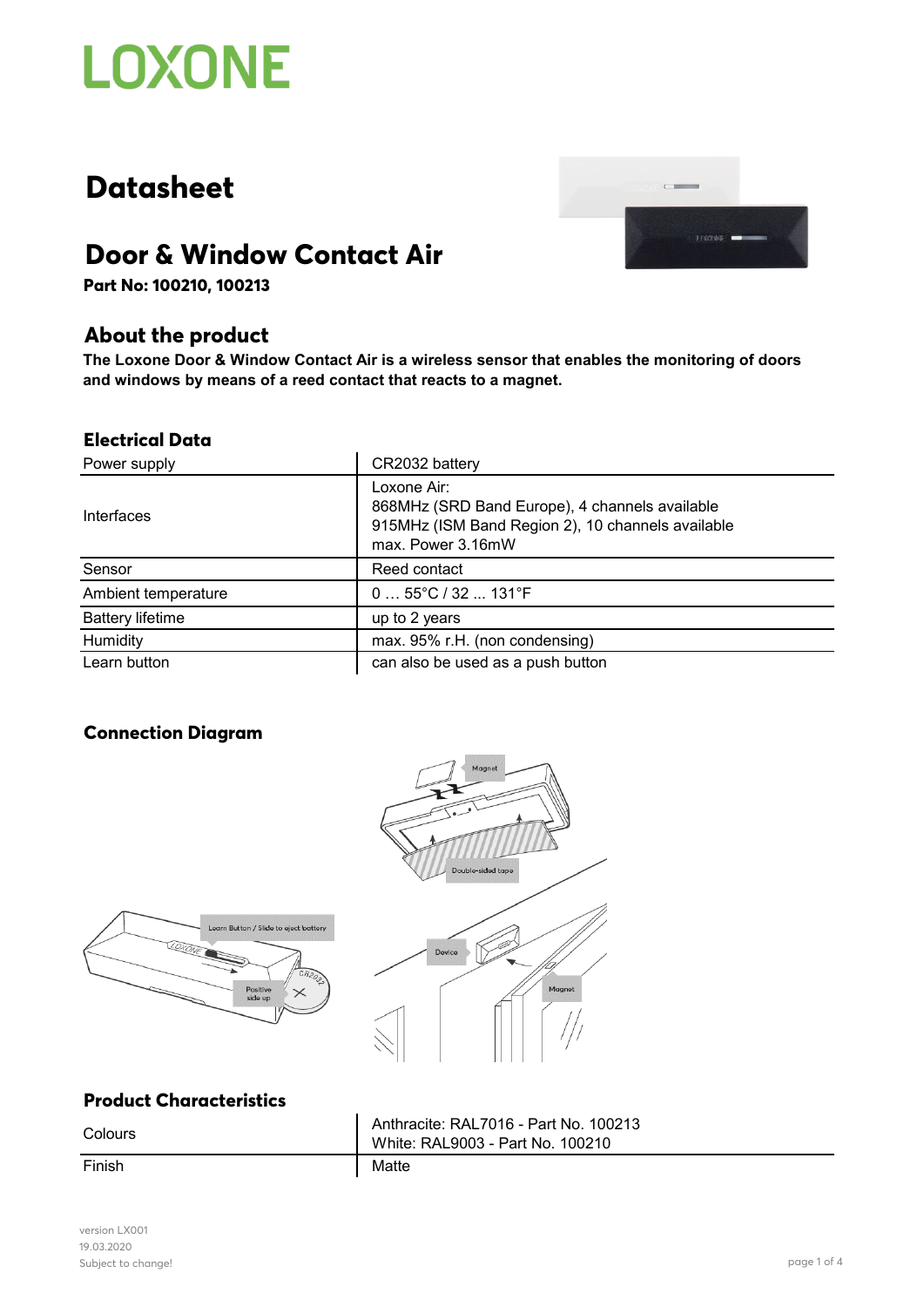# **LOXONE**

### **Weight & Dimensions**



Pack size 122x80x22mm / 4.80x3.15x0.87" (LxWxH)

### **Certifications & Standards**



Installation must be carried out by a qualified electrician in accordance with the relevant regulations.

**Published by Loxone Electronics GmbH** Smart Home 1 4154 Kollerschlag Austria Tel: +43 7287 7070-0 loxone.com

version LX001 19.03.2020 Subject to change! page 2 of 4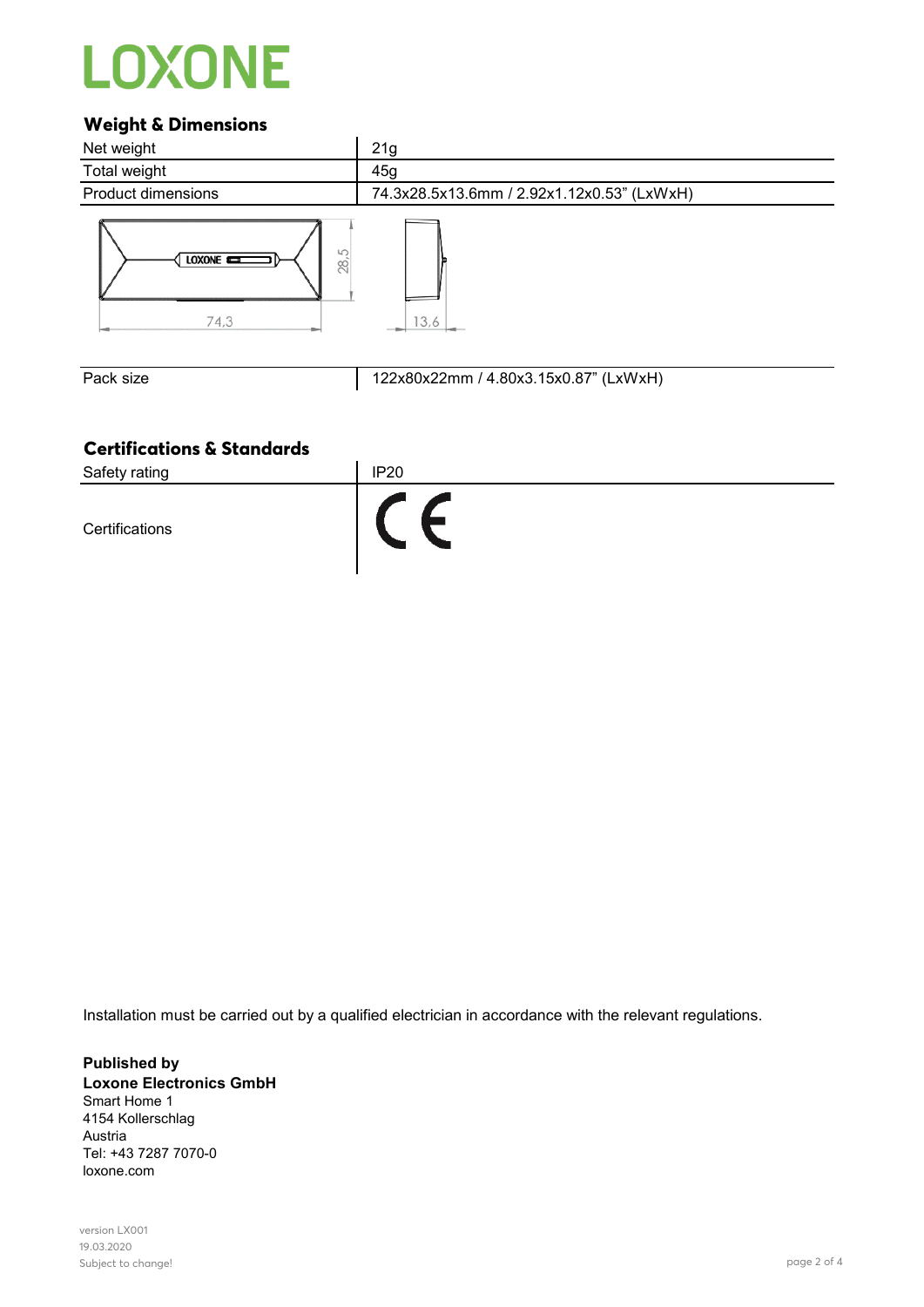

# **Datenblatt**



## **Tür- und Fensterkontakt Air**

**Art. Nr. 100210, 100213**

### **Information zum Produkt**

**Der Loxone Tür & Fensterkontakt Air ist ein Funksensor mit Reedkontakt, der auf einen Magnet anspricht und so die Überwachung von Türen und Fenstern ermöglicht.**

#### **Elektrische Daten**

| Spannungsversorgung         | CR2032 Batterie                                                                                                                         |
|-----------------------------|-----------------------------------------------------------------------------------------------------------------------------------------|
| Schnittstellen              | Loxone Air:<br>868MHz (SRD Band Europa), 4 Kanäle wählbar<br>915MHz (ISM Band Region 2), 10 Kanäle wählbar<br>max. Sendeleistung 3,16mW |
| Sensor                      | <b>Reed Kontakt</b>                                                                                                                     |
| Umgebungstemperatur         | $055^{\circ}C/32131^{\circ}F$                                                                                                           |
| <b>Batterie Lebensdauer</b> | bis zu 2 Jahre                                                                                                                          |
| Luftfeuchtigkeit            | max. 95% r.H. (nicht kondensierend)                                                                                                     |
| Einlerntaste                | auch als Tasteneingang verwendbar                                                                                                       |

### **Anschlussplan**





### **Produkteigenschaften**

Glanzgrad Matt

Farbe Anthrazit: RAL7016 - Art. Nr. 100213 Weiß: RAL9003 - Art. Nr. 100210